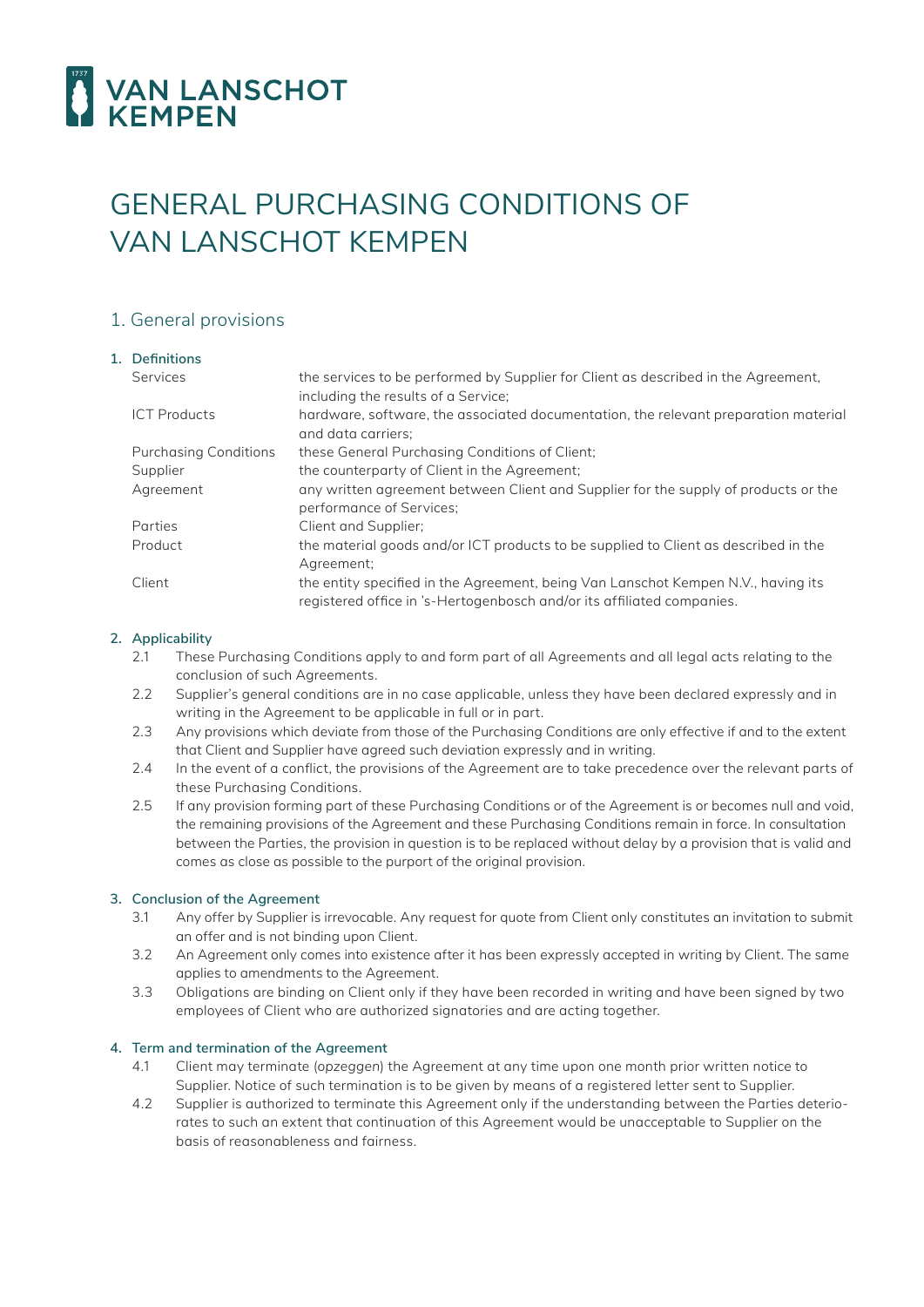- 4.3 Client is entitled, without judicial intervention and in addition to the statutory grounds for dissolution (*ontbinding*), to dissolve the Agreement between it and Supplier with immediate effect, at its discretion either in full or in part, if:
	- an application for bankruptcy has been filed in respect of Supplier or Supplier is/has been declared bankrupt;
	- Supplier has filed for a suspension of payments and/or such application has been granted;
	- Supplier, being a natural person, has filed an application for the Dutch Debt Rescheduling (Natural Persons) Act (*Wet schuldsanering natuurlijke personen*) to be declared applicable and/or such application has been honoured;
	- – Supplier, being a natural person, is placed under guardianship (*onder curatele gesteld*);
	- – Supplier's assets are seized in full or in part;
	- Supplier fails to fulfil any obligation incumbent upon it by law;
	- Supplier discontinues or transfers its business or a substantial part thereof, including contributing its business to a company to be formed or already in existence or amends the purpose of its business;
	- – a change, whether significant or otherwise, takes place in the control of Supplier, or Supplier becomes involved in a merger.
- 4.4 Client is authorized to dissolve the Agreement with immediate effect if Supplier has used its influence or has tried to exert influence on the conclusion or implementation of the Agreement by directly or indirectly offering or giving a personal advantage to one or more employees of Client involved in the conclusion of the Agreement.
- 4.5 If Supplier dissolves the Agreement, Supplier is obliged, at Client's first request, to provide all necessary cooperation to Client, or to any third party appointed by Client, in order to enable Client to carry out the Services itself, or have the Services carried out by a third party. Supplier will provide its cooperation in order to realise a swift, full and uninterrupted transition of the Services. During the transitional period between the dissolution of the Agreement and the moment the Services are performed by Client or a third party appointed by Client, Supplier is obliged to continue to perform the Services in accordance with the Agreement. Supplier's obligation to cooperate shall remain effective after termination of the Agreement. If the Agreement does not contain provisions relating to pricing of transition of the Services, Client will pay a reasonable compensation for transition services performed by Supplier.
- 4.6 Supplier has no right to compensation for any damage which it suffers or will suffer as a result of early termination of this Agreement. Any damage thereby suffered by Client is to be compensated for by Supplier in accordance with the provisions of article 17.1.

## **5. Checks, tests, trials, complaints and returns**

- 5.1 Client is entitled at all times to commission or carry out checks, assessments or tests of the Products and/ or Services and the quality thereof. If Client exercises this right, Supplier shall ensure at its own expense that the facilities which Client may reasonably expect are available, together with all required cooperation of Supplier.
- 5.2 In the event of rejection, Client shall notify Supplier, stating the reasons for rejection. Supplier is in such cases obliged at its own expense to improve or replace the rejected Products and/or improve or repeat the Services, in all cases within a reasonable period specified by Client.
- 5.3 In the event that Supplier fails to comply with the obligation included in this article with regard to cooperation with the checking, assessment or testing of the Products and/or Services, or the quality thereof, or the obligation (where applicable) at its own expense to improve or replace the rejected Products and/or improve or repeat the Services , Supplier is liable, after Client has offered it a reasonable period in which to remove the impediment or carry out the improvement or replacement, to pay without judicial intervention a penalty, immediately due, of € 500,- per day for as long as the impediment continues or the improvement or replacement has not taken place, notwithstanding the rights of Client, including those in respect of compliance and/or compensation for the damage actually suffered by it.
- 5.4 Client also has the right, at the expense and risk of Supplier, to purchase similar Products from third parties or to have the Services performed by a third party if Supplier cannot reasonably be expected to carry out the improvement or replacement as referred to in article 5.2 on time and/or successfully.
- 5.5 The receipt, payment, access control, check or the lack of a check or approval does not entail Client waiving any right, including the right to demand full or correct compliance with an obligation incumbent upon Supplier and/or compensation for the damage suffered by Client.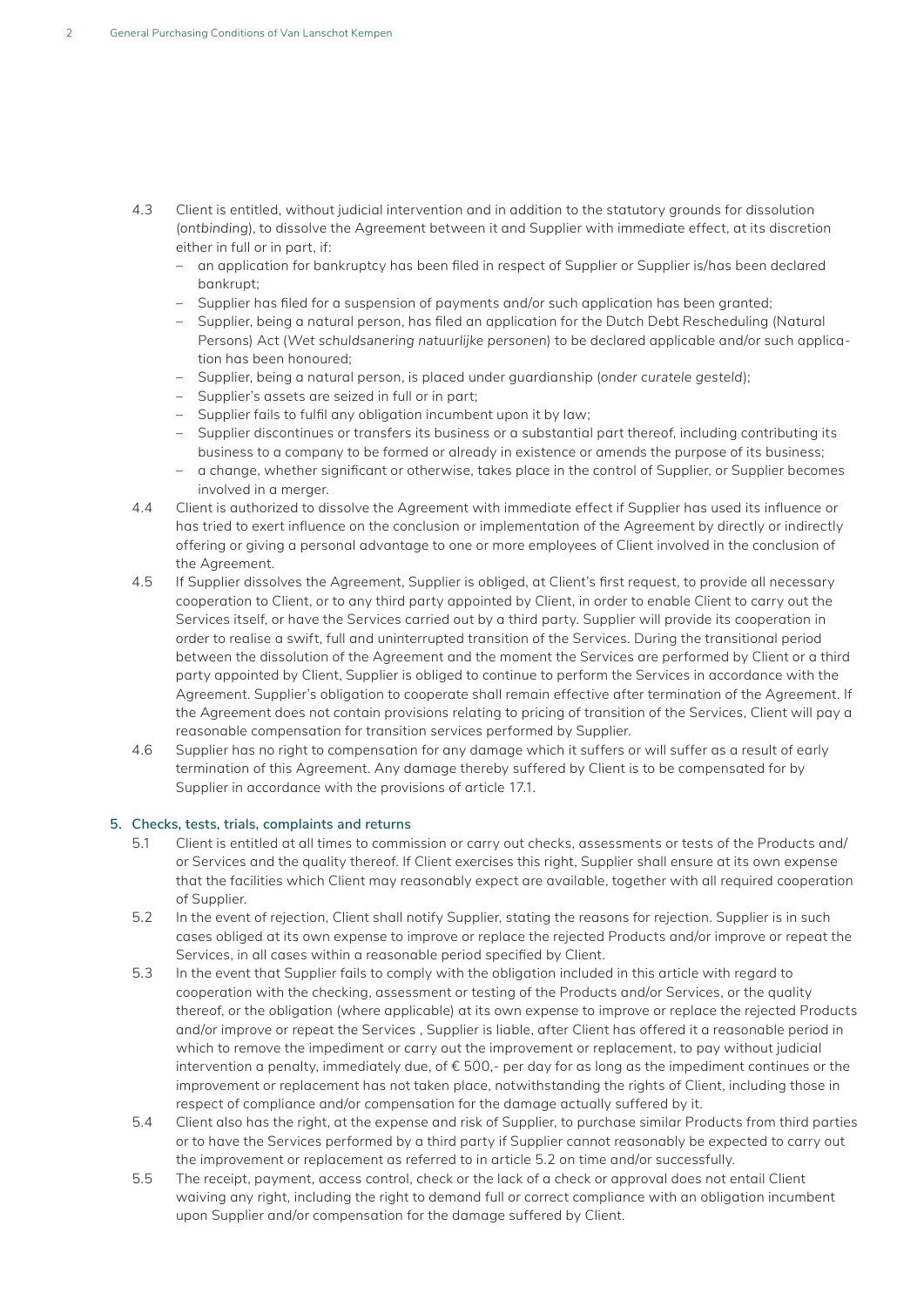## **6. Information obligation**

Supplier is obliged to inform Client in writing about any change in the Product or Services that, at the sole discretion of Client, may be expected to have a material effect on the relevant Product or Service, at least three months prior to the effective date of such change. In the event Client in its sole discretion concludes that continuation of the Agreement cannot reasonably be expected, Client has the right to either terminate the Agreement per the effective date of the change (without having to pay or reimburse Supplier for any fees, costs or expenses as a result thereof) or to continue the Agreement without application of the intended change.

## **7. Price and price revision**

- 7.1 Prices exclude VAT and include all costs associated with the fulfilment of Supplier's obligations, including, but not limited to, the costs of storage, packaging, import and export, transportation, delivery, administration and shipment, the connection costs and other associated costs, as well as any travel expenses and any other expenses which are necessary in the performance of the Agreement.
- 7.2 The price stated in the Agreement is fixed, unless the Agreement states the circumstances and manner in which a price may be adjusted. The price stated in the Agreement applies from the start date of the Agreement at least until the end of the calendar year. The price may only be increased:
	- after Supplier has notified Client in writing of an intended price increase,
	- with effect from the first day of the subsequent calendar year, and

- provided the increase has been agreed by the Parties in writing at least 30 days before the said date. If Supplier fails to provide written notification, the existing terms and conditions remain in force without Supplier being able to terminate or dissolve the Agreement in connection with the prices. If Client does not agree to the proposed price increase, the Parties must enter into consultation. If the Parties are unable to reach agreement, Client is entitled to terminate the Agreement.

- 7.3 Price reductions which come into effect before the date of delivery or during the implementation of the Agreement are to be applied immediately to Products and/or Services delivered by Supplier to Client.
- 7.4 To the extent that the invoice relates to hours worked, Supplier shall state on the invoice only the number of hours resulting from the monthly timesheets which have been presented to Client for approval and have not been refused by Client.

## **8. Invoicing and payment**

- 8.1 Supplier shall invoice Client after the completion of its Services. If a payment schedule has been agreed, Supplier shall invoice only in accordance with such schedule.
- 8.2 Invoicing and payment is to take place in euros, unless agreed otherwise.
- 8.3 The invoice must state the order numbers or assignment numbers issued by Client or any other codes indicated by Client. The invoice must also clearly indicate the Products and/or Services for which payment is desired. Supplier shall send the invoice to the address specified by Client.
- 8.4 Except in situations as referred to in article 8.5, an invoice is to be paid no later than 30 days after receipt thereof by Client. Client's records are to be deemed authoritative and therefore constitute proof of the date of receipt, unless proved otherwise by Supplier. Payments made within a period of 10 days after receipt of the invoice give a right to a payment discount of 3%, which Client shall apply immediately upon such timely payment of an invoice.
- 8.5 If the invoice does not fulfil the requirements specified by Client (including in article 8.3) or if Client does not agree to the content of all or part of the invoice or believes that the services specified in the invoice have not been supplied or have not been supplied fully or in the agreed quality, Client may suspend payment of the entire invoice or the disputed part thereof. Client is not in default in such a case. In such a situation Supplier is not entitled to suspend all or any part of its services or to terminate the Agreement. In any event Supplier may in no case suspend its services or terminate the Agreement before the Parties have gone through the escalation procedure as referred to in article 19.2.
- 8.6 The payment of an invoice does not entail Client waiving any right, including the right to claim full or correct compliance with an obligation incumbent upon Supplier and/or compensation for the damage suffered by Client.
- 8.7 In case of non-performance of an enforceable obligation (*opeisbare verbintenis*) by Client under the Agreement, Supplier is not entitled to suspend (*opschorten*) its obligations under the Agreement (in whole or in part) or to terminate the Agreement, nor is Supplier entitled to set-off (*verrekenen*) any amounts owed by it to Client.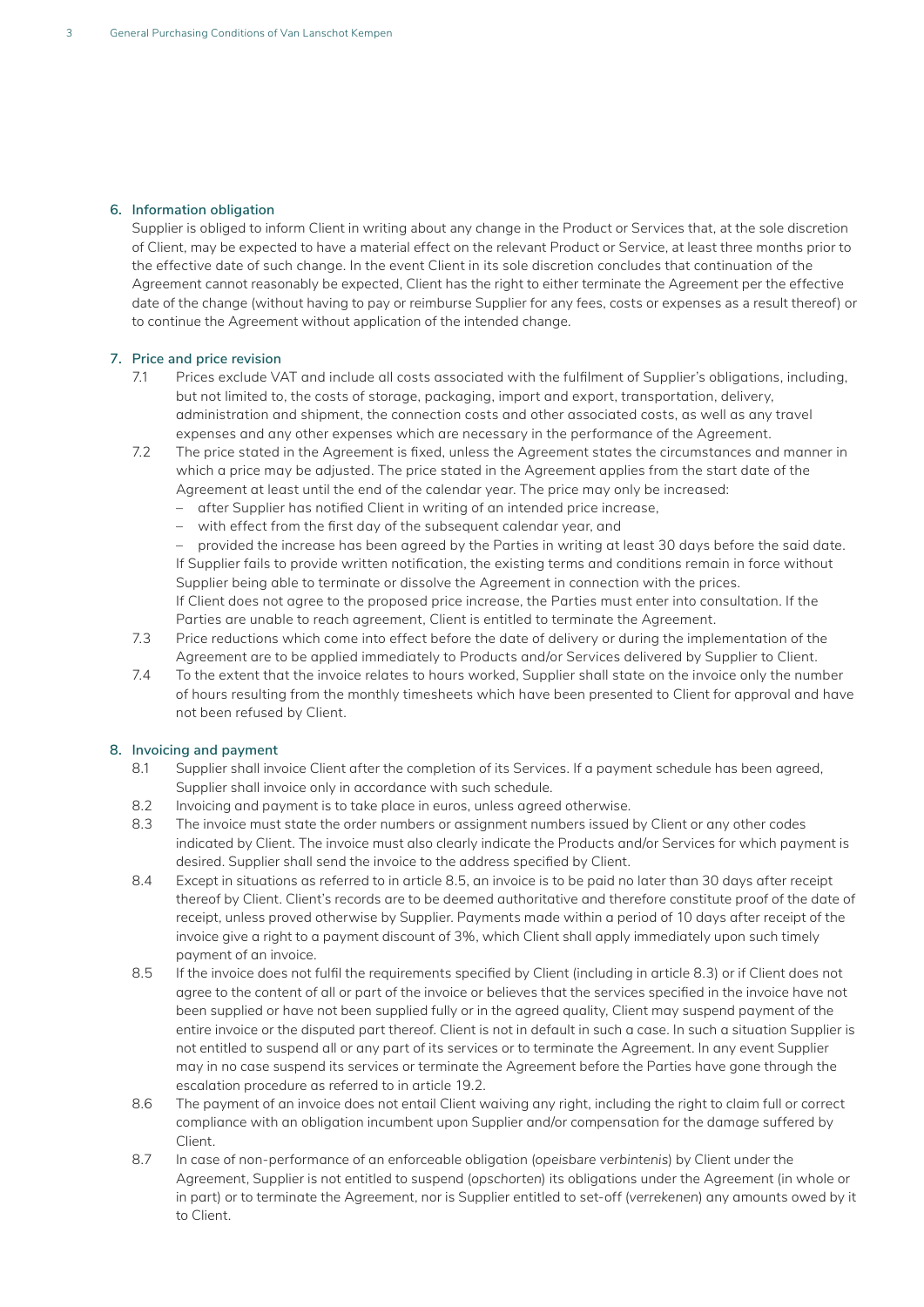## **9. Benchmark assessment**

- 9.1 Supplier is obliged to charge rates or prices which are at least in line with those of the market, taking into account the nature of the work, the type of customer, and other relevant market conditions. Client has the right once a year, after one year has elapsed from the start date of the Agreement, to conduct or commission a benchmark assessment to determine whether Supplier is fulfilling the aforementioned obligation.
- 9.2 Supplier must cooperate fully with a benchmark assessment and with any third party/parties hired for the purpose by Client, including by providing all information and cooperation reasonably requested by Client or the third party/parties engaged by it.
- 9.3 If a benchmark assessment indicates that the prices and/or rates Supplier's uses in relation to the Agreement as a whole is more than 2% higher than the relevant price level ascertained in the benchmark assessment, Supplier is obliged, with effect from the month following the month in which the benchmark assessment is carried out, to adjust the prices and/or rates to prices and/or rates determined as a result of the assessment.
- 9.4 Each Party shall bear its own expenses with regard to the benchmark assessment, unless the assessment shows that Supplier must amend its prices and/or rates (as described in article 9.3), in which case Supplier must bear the costs of Client.
- 9.5 In the event that Supplier does not comply with the obligation included in this article to cooperate with the benchmark assessment or with the obligation (where applicable) to adjust its price or rate level, Client is entitled, after Supplier has been given reasonable time to comply with its obligation to cooperate or to adjust its prices or rates, at the sole discretion of Client, to either dissolve the Agreement with immediate effect, without judicial intervention, or to hold Supplier liable to pay without judicial intervention a penalty, immediately due, of € 500,- per day for as long as the impediment continues or the adjustment has not taken place, notwithstanding the rights of Client, including those in respect of compliance and/or compensation for the damage actually suffered by it (including the difference between the price or rate applied by Supplier and the market-compliant price or rate resulting from the benchmark assessment).

#### **10.Compliance with rules, laws and regulations**

- 10.1 Supplier warrants that its employees and the employees of subcontractors comply strictly with the working times, rules, guidelines and house rules applying at Client.
- 10.2 Supplier shall deliver the Products and/or perform the Services in accordance with the applicable statutory regulations or other rules and guidelines issued by governmental authorities, in the broadest sense.
- 10.3 Supplier shall ensure that the Products and/or Services supplied by it comply with all legal obligations incumbent upon Client and that normal use of those Products and/or Services enables Client to fulfil the legal obligations incumbent upon it. Client shall inform Supplier of changes to statutory regulations and/or rules which are imposed by regulatory bodies, applying to Client and having effect on the Product or Service and that will come into force during the term of the Agreement.

## **11.Processing of personal data**

11.1 If in relation to the Agreement Supplier is to process personal data within the meaning of the General Data Protection Regulation, Parties shall conclude a data processor agreement in which the processing of personal data is further described and agreed, before any such processing of personal data is to take place.

## **12.Audits, investigations and provision of information**

- 12.1 Client, competent authorities, and auditors engaged by Client are entitled to conduct audits and investigations at Supplier at any time. Audits and investigations may cover, but are not limited to, the following:
	- – compliance with the Agreement,
	- – compliance with laws and regulations,
	- – business operations and business processes of Supplier.
- 12.2 For the purposes of such audits and investigations, Supplier is required to administer all relevant aspects of the performance of its obligations under the Agreement and compliance with laws and regulations. Supplier shall cooperate fully and without charge to any such audits and investigations.
- 12.3 If an audit or an investigation reveals that Supplier does not comply with a certain obligation fully or on time, Supplier shall correct such deficiency at the request of Client.
- 12.4 Upon Client's request, its competent authorities or its auditors, Supplier shall provide all relevant information about (its performance of its obligations under) the Agreement. Supplier shall only provide such information to a competent authority, after it has informed Client of such request.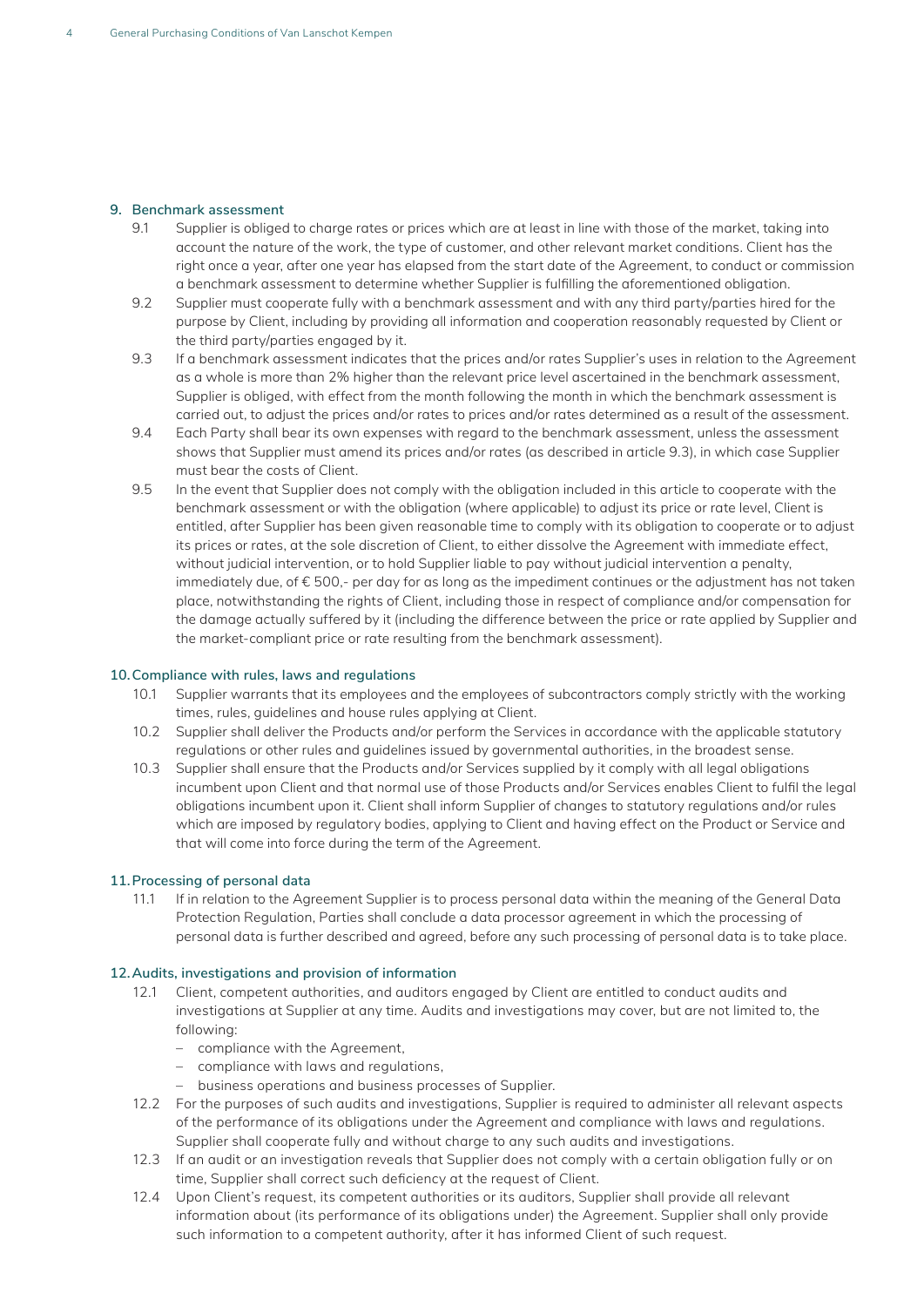- 12.5 Supplier shall provide access to its data relating to (the performance of) the Agreement and to its premises, if such access is necessary or conducive in the exercise of the rights granted to Client, its competent authorities or its auditors pursuant to this article.
- 12.6 In the event that Supplier fails to comply with the obligations set out in this article, or fails to immediately correct a deficiency in the performance of its obligations, Supplier is without judicial intervention liable to pay a penalty, immediately due, of € 500,- per day for as long as the impediment or deficiency continues, without prejudice to the rights of Client, including those relating to compliance and/or compensation for the damage actually suffered by it.

### **13.Intellectual property rights and usage rights**

- 13.1 All rights, including intellectual property rights, which arise in the performance of the Agreement and do not concern an adjustment to existing works for which the rights are held by Supplier accrue entirely to Client irrespective of whether such objects have come into being or been created at Client's workplace or elsewhere, during or outside agreed working hours. Such rights are transferred by Supplier to Client with effect from the time at which such rights arise, which transfer Client hereby accepts. Where such transfer requires any further legal act on the part of Supplier, Supplier gives Client an unconditional and irrevocable authorization to conduct such legal acts on behalf of Supplier. Supplier shall do everything necessary to ensure that the desired transfer of rights actually takes place. If the intellectual property rights arising relate to software, Client hereby grants Supplier a non-exclusive licence to use the generic components of such software for further development and exploitation for internal use or for use of other customers of Supplier. This licence is without prejudice to the confidentiality obligations incumbent upon Supplier. The compensation for the transfer referred to in this article or the granted licence is included in the costs payable by Client to Supplier on the basis of the Agreement. Furthermore, Supplier renounces, both in its own capacity and on behalf of its staff, all personality rights / moral rights as referred to in article 25, subsection 1 (a) to (c) of the Dutch Copyright Act 1912 (*Auteurswet 1912*), insofar such renunciation is allowed.
- 13.2 Copyright and all other intellectual property rights to and in respect of standard software and any modifications, adjustments, expansions, revisions or changes to the standard software rest with Supplier or its licensors.
- 13.3 With regard to the ICT Products for which the intellectual property rights are not held or acquired by Client, Supplier hereby grants Client an irrevocable, worldwide (if applicable), non-exclusive authority for an indefinite period to use, store, copy, maintain and support the ICT Products (including all interfaces between the software and/or hardware or software of third parties licensed by Supplier) regardless of the location, in accordance with the conditions of the Agreement.
- 13.4 The usage right of Client includes:
	- the use of the ICT Products on a central processing unit or any other equipment;
	- the right to use the ICT Products for development, testing and acceptance purposes or for fall-back work after a disaster, unless expressly agreed otherwise;
	- the right to copy the ICT Products or to translate a part of them that can be read by equipment, in readable or printed form which can be read by equipment, to the extent necessary in order to support the use of the ICT Products;
	- the right to make a reasonable number of copies of the ICT Products for use, testing, acceptance, development, training, archiving, maintenance, backup and fall-back in the event of disasters; and
	- the right to use and copy the associated documentation without restriction for use by Client.
- 13.5 The usage right of Client also extends to all new versions and releases of the ICT Products, if the Parties have entered into a maintenance agreement relating to the ICT Products.
- 13.6 The usage right of Client applies to the ICT Products and all applications and functionalities generated by the ICT products, even if these are not stated in the documentation accompanying the ICT products.
- 13.7 If the software is secured in such a way that changes must be made in the ICT Products if they are transferred to replacement equipment, Client is entitled to make or commission such changes. Supplier shall implement the changes free of charge at Client's request.
- 13.8 If Client outsources particular activities to third parties and access to or the use of the ICT products is necessary or desirable for the performance of such activities, Supplier hereby grants Client consent to allow such third party to use the ICT products in the same way as Client is permitted to do so.
- 13.9 Neither of the Parties may in any way use the trademark(s), trade name(s) or other designations of the other Party or its associated companies without the prior written consent of the other Party.
- 13.10 Supplier declares that it is fully and independently authorized to transfer intellectual property rights as referred to in this article (more particularly article 13.1) and to grant the authorization as referred to in article 13.1.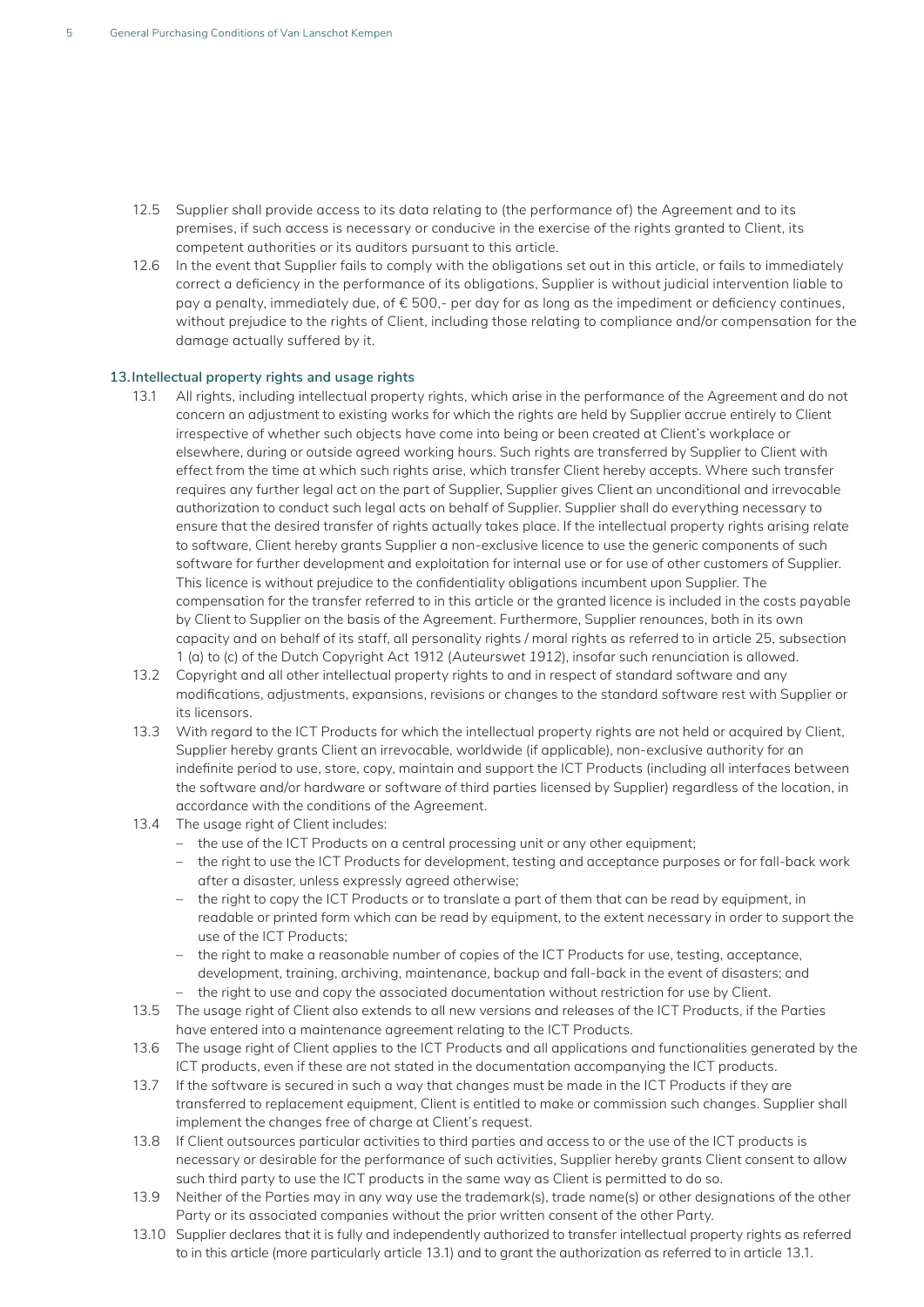13.11 Supplier hereby declares that the implementation or use of the Services and/or Products, and the results thereof, by Client will not result in Client, its employees or a third party (as referred to in article 13.8) in any way infringing the rights of third parties.

## **14.Confidentiality**

- 14.1 Supplier gives an undertaking to Client to keep confidential all information and data concerning Client or its activities, Client's affiliated companies or their activities, Client's customers or their activities or its business associates and their activities to which Supplier has obtained access in the conclusion or implementation of the Agreement or of which it gains knowledge in the conclusion or implementation of the Agreement and which it knows or reasonably could or should suspect to be confidential and in no way to disclose such information, except as required by any legal provision or court judgement.
- 14.2 Supplier may in no way use the name of Client or that of its business associates for advertising purposes without the prior written consent of Client and/or its business associates.
- 14.3 Supplier shall require its employees and the third party/parties engaged by it to comply with the confidentiality obligation included in article 14.1 and thus oblige them to keep confidential everything of which they gain knowledge or awareness in performing their work for or on the premises of Client. Client may request a declaration of confidentiality from the respective employees of Supplier or of the third party/parties engaged by Supplier. Client may approach them directly and impose confidentiality on them directly or make such a request of Supplier. Supplier shall ensure that all persons concerned sign such a declaration and forward it to Client, unless the obligations included in such declaration would be unreasonable for the signatory.
- 14.4 Confidential information and knowledge in accordance with this article is in any case deemed to comprise (but not exclusively) all commercial, administrative, business, technical, intellectual or scientific information and knowledge received or acquired in the framework of contacts with Client.
- 14.5 This confidentiality obligation remains in force after the end of the Agreement, regardless of the method of termination of the Agreement.

#### **15.Penalty clause**

In the event of full or partial non-compliance with the obligations in these Purchasing Conditions, for whatever reason, concerning the timeliness of a delivery, intellectual property rights, confidentiality, non-solicitation or personnel clauses, pre-employment screening and compliance with applicable laws and regulations, and any more detailed obligations on these matters in the Agreement, Supplier is liable to pay to Client a penalty, immediately due, of € 15,000,- for each case of non-compliance as well as a penalty of € 5,000,- for each day on which the deficiency continues, without prejudice to Client's right to claim full or correct compliance with an obligation incumbent upon Supplier and/or to claim full compensation.

## **16.Guarantees**

- 16.1 Supplier guarantees that:
	- a. the Products and Services are complete and ready for use and fulfil the intended purpose, as laid down in the Agreement or otherwise communicated to Supplier;
	- b. the Products and Services fully meet the requirements and/or specifications as stated in the Agreement or otherwise communicated to Supplier;
	- c. the Products and Services are of good quality and free of material defects.
- 16.2 Supplier guarantees that it will repair all defects (including violations of the guarantees included in article 16.1) which arise in the supplied Products and Services no later than 12 months after the delivery date, at no cost to Client. Supplier is obliged to carry out such repairs as rapidly as possible after discovery and within the reasonable period specified by Client in writing. All guarantees included in these conditions apply fully to the Products and Services supplied in the framework of this article 16.
- 16.3 Supplier is obliged to compensate for all costs associated with the repair works for which it is liable.
- 16.4 If Supplier fails to fulfil this repair and/or compliance obligation within the specified period and/or in urgent cases, Client is entitled to carry out the necessary repair work at the expense and risk of Supplier, or to have such works carried out by third parties at the expense and risk of Supplier, on the condition that Supplier is notified of this within a reasonable period.

## **17.Liability**

17.1 Supplier is liable for any damage which arises in connection with the Agreement and is attributable to Supplier.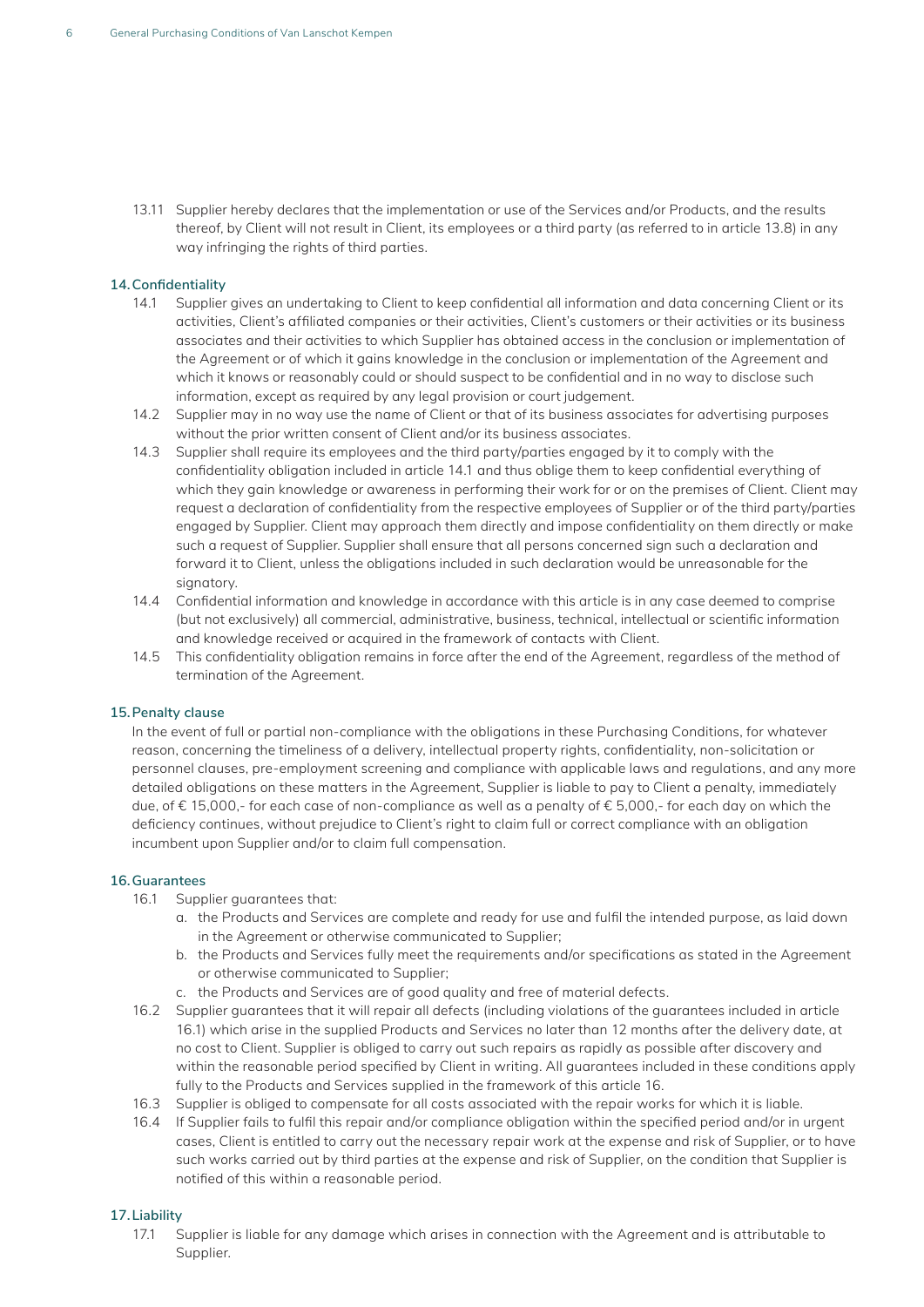- 17.2 Supplier indemnifies and shall compensate Client in respect of any claims from third parties (including, but not limited to, subcontractors, the tax and customs authorities, social security bodies or third parties regarding infringement of intellectual property rights), howsoever named, in respect of the damage suffered and/or payment arrears and/or costs associated with the Agreement, unless such damage, payment arrears or costs cannot be attributed to Supplier.
- 17.3 Supplier shall insure itself sufficiently against liability as referred to in this article and upon request shall allow Client to inspect the insurance policies concerned. Supplier shall ensure that its insurance policy/ policies include provisions whereby in the event that the insurer makes a payout, the insurer pays the respective amount directly to Client or assigns to Client in advance all claims to one or more payments of insurance monies, to the extent that these claims relate to damage for which Supplier is liable towards Client on the basis of the Agreement.

## **18.Non-solicitation clause**

During the term of the Agreement and for a period of 12 months thereafter, Supplier may not at its own initiative independently approach or make offers to the business associate(s) of Client to whom it was introduced by Client or about whom it has received confidential information or gained knowledge in the framework of the Agreement.

#### **19.Governing law, escalation and jurisdiction**

- 19.1 The Agreement(s) concluded between the Parties and any disputes resulting from or associated with them are to be governed exclusively by the law of the Netherlands. The United Nations Convention on Contracts for the International Sale of Goods does not apply.
- 19.2 If a dispute arises between the Parties in connection with the Agreement, at the request of either Party the dispute is to be discussed by the representatives of both Parties who are responsible for the day-today implementation of the Agreement. If the consultation between these representatives does not lead to a resolution of the dispute within 10 working days after the initial consultations have taken place, the dispute is to be escalated by the most appropriate Party to the responsible members of the executive or management boards of both Parties. If these do not succeed in resolving the dispute within 10 days after the dispute is presented for escalation, the dispute can be referred to the competent court in Amsterdam, to the exclusion of other courts. The obligations on the basis of this escalation procedure do not preclude a Party from making an application to the competent court in the district of Amsterdam for provisional relief in interlocutory proceedings or from taking other measures to safeguard rights.
- 19.3 Disputes resulting from the Agreement(s) entered into between the Parties are to be exclusively settled by the competent court of the district of Amsterdam in first instance.

## Additional provisions relating to Products and Services

#### **20.Delivery of Products and Services**

- 20.1 Delivery is deemed to mean delivery of the complete order, unless partial deliveries have been agreed. In that case each partial delivery is deemed to be a separate delivery.
- 20.2 Products are to be supplied and Services are to be performed at the address specified in the Agreement. Delivery dates and times are deemed to be strict deadlines. If Supplier fails to supply the goods and/or Services on time, Client is entitled to dissolve the relevant part of the Agreement and have the relevant obligations fulfilled by a third party at the expense of Supplier, without prejudice to Client's right to damages.
- 20.3 Supplier shall pack all Products properly and sufficiently at its own expense. All the packaging material remains the property of Supplier. After delivery this packaging material is to be removed by Supplier and/ or Supplier shall state the address to which the packaging material must be returned. The removal and return takes place at the expense and risk of Supplier.
- 20.4 The risk in respect of Products and the results of Services passes to Client thirty days after the time of delivery if no acceptance procedure has been agreed between the Parties. In other cases the risk passes to Client from the time at which the supplied Products are accepted.
- 20.5 The risk in respect of Products or the results of Services which have not been accepted by Client or which have been returned to Supplier (possibly after acceptance) rests with Supplier. The return costs are payable by Supplier.
- 20.6 The ownership of the Products and the results of Services passes to Client after they have been delivered and, where necessary, assembled and/or installed. The ownership of samples, trial shipments and specimens passes to Client at the time of receipt by Client, unless agreed otherwise in writing. The transfer of ownership as referred to in this article does not include the transfer of intellectual property rights.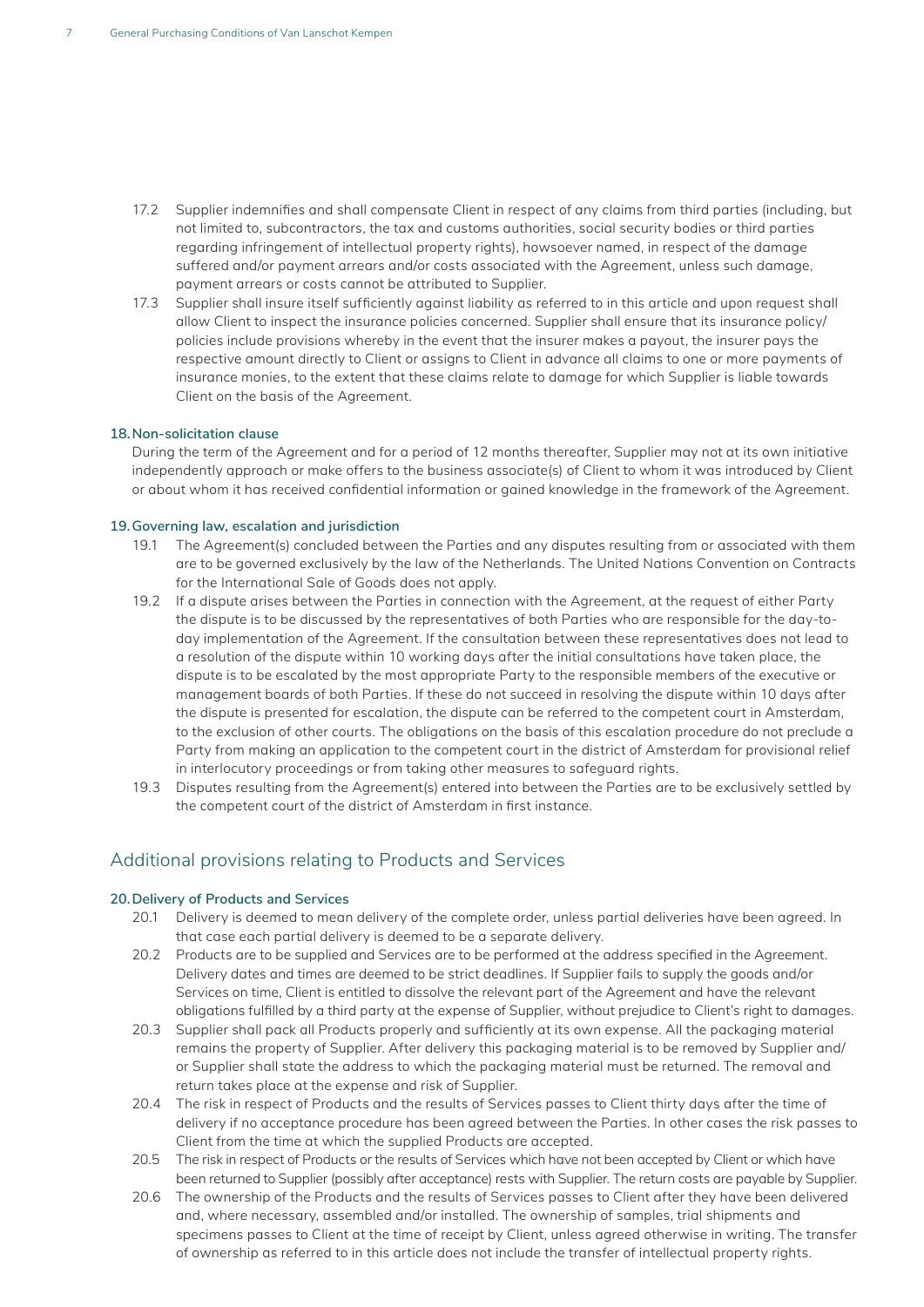20.7 If circumstances arise or are foreseen which may result in a situation in which Supplier is unable to comply with the provisions of this article 20, it shall notify Client immediately in writing, stating the nature of the circumstances, the measures it has taken or shall take, and the expected length of the delay.

# Additional provisions relating to Products

## **21.Products of and/or for Client**

- 21.1 All goods, including aids such as drawings, models, moulds, dies, materials, specific tools and written documents (originals, copies and photocopies) which Supplier receives from or for Client during the existence of the Agreement are and remain the property of Client. The originals of the written documents must at all times remain at the offices of Client at which Supplier performs its work.
- 21.2 Supplier is prohibited from processing the goods referred to in paragraph 1 of this article or otherwise reproducing them in their existing or altered form without the prior written consent of Client. Supplier may not exercise any right of retention in respect of these aids.
- 21.3 If Client makes goods available to Supplier for adaptation or processing purposes, or to combine or join these with goods which are not the property of Client, Client remains or becomes the owner of the resulting goods. Supplier is obliged to hold such goods in its possession, clearly marked as the property of Client, and to bear the associated risk until such time as the goods are delivered to Client.
- 21.4 On the termination of this Agreement, Supplier must ensure that all items in its possession belonging to or held for Client at the time of termination are placed at Client's disposal without delay.

## Additional provisions relating to Services

#### **22.Pre-employment screening**

If Supplier performs Services for Client, or makes personnel available, Supplier shall at the request of Client complete an integrity declaration and return it to Client. Client shall check the details and references provided by Supplier to ensure that they are correct and complete. On the basis of these details Client shall make an assessment of the integrity of Supplier in order to form a judgement on the security risk associated with the employment of Supplier or the employees made available by it. The information obtained from the preemployment screening is not to be disclosed to third parties and is to be stored confidentially. The information is to be destroyed after a maximum period of five years. Supplier warrants that Client is entitled to process the data relating to the relevant members of personnel which it has acquired on the basis of this article for the purposes and within the limits of the purposes stated in this article 22.

## **23.Service by specific person**

In the event that Client has concluded the Agreement with Supplier with a view to the person of Supplier or with a view to a person/persons working for Supplier, the work must be carried out exclusively by such person/persons, unless Client has expressly agreed otherwise with Supplier. A result of such an assignment is that in the event of occupational disability, sickness, temporary or permanent absence, or death of that person, Supplier shall immediately propose a replacement to Client who has at least equivalent knowledge, skill and experience. If Supplier is unable to directly propose a replacement or if Client does not agree to the proposed replacement, Client is entitled to dissolve the Agreement. Article 4.6 applies accordingly.

## **24.Social security contributions and taxes**

- 24.1 Supplier is aware that it is responsible for the statutory obligations relating to VAT, payroll tax, social security and other statutory taxes and contributions in respect of the personnel employed in the framework of the Agreement and the personnel of any subcontractors. Supplier shall therefore maintain proper records from which it may be easily ascertained that all statutory contributions and taxation obligations have been fulfilled.
- 24.2 Supplier is obliged to conclude a model agreement which is authorized by the Dutch tax authority with each independent third party whom Supplier engages in the implementation of the Agreement. Supplier warrants that the work stated in the model agreement corresponds to the work to be performed on the basis of the Agreement. Supplier is liable for any damages Client has suffered as a result of the conclusion by the Dutch tax authority or the Dutch Employee Insurance Agency ('UWV') that the independent third party has an (fictitious) employment with Client.